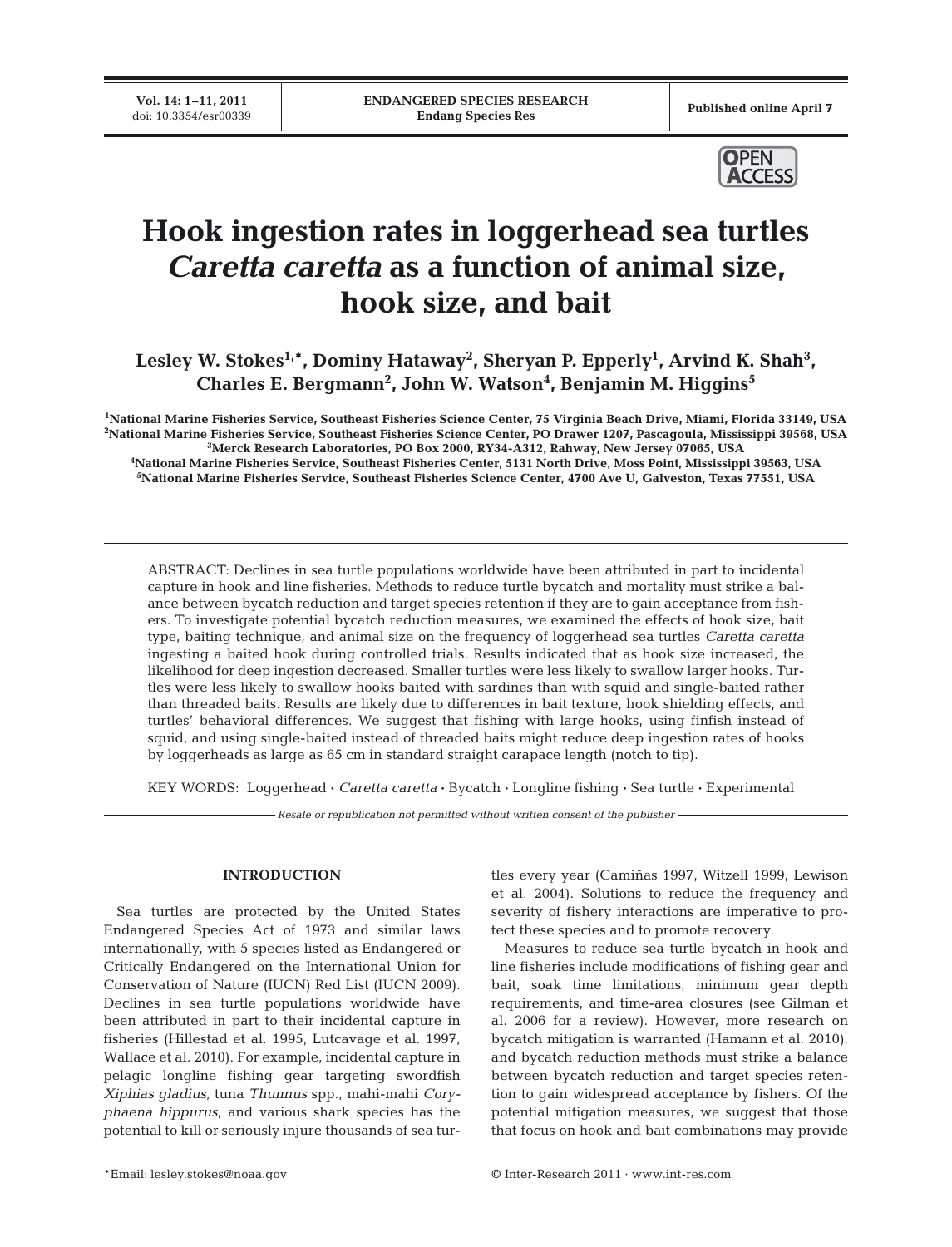cost-effective, transferrable solutions for protecting both fishery and sea turtle interests in regions and fisheries where they are found to be effective.

Sea turtles generally interact with hook and line gear by becoming externally hooked and/or entangled (particularly leatherbacks *Dermochelys coriacea)* or by ingesting the hook and bait (particularly loggerheads *Caretta caretta* and other cheloniids; Watson et al. 2005). Turtles may be attracted to the bait, light sticks (Lohmann et al. 2006, Wang et al. 2007), or other components of fishing gear, such as floats or buoys (Watson et al. 2005). Turtles captured on shallow-set pelagic gear can generally reach the surface to breathe, resulting in a low initial mortality rate observed at gear retrieval (Aguilar et al. 1995, NMFS 2001, Camiñas 2004, Lewison & Crowder 2007). Drowning can be a source of direct mortality (Work & Balazs 2002), particularly when entanglement is a factor or when longlines are set deep (Jribi et al. 2008). Therefore, while the interactions are variable, hooking location and the amount of remaining gear may have serious implications for mortality after release (Ryder et al. 2006).

Concern over sea turtle mortality has led to previous closures of economically important fishing grounds, such as the US closure of the Northeast Distant (NED) area in the western North Atlantic (USDOC 2000a, 2001a,b) and the Hawaii-based pelagic longline swordfish fishery (USDOC 1999, 2000b). Such management closure actions are controversial and have clear economic and social consequences. They may also displace fishing effort, creating unintended impacts on other bycatch and target species or regions. Additionally, closure of fishing grounds in international waters to one fleet may not reduce total effort in the area, as other nations' fleets may move in to fish the available space. Ideally, mitigation measures to reduce sea turtle mortality in fisheries would avoid these unintended consequences, would be relatively inexpensive to implement, and would minimize any reduction in target species catch.

Several field studies have investigated mitigation measures such as hook type and size, bait type, and/or fishing depth (Boggs 2004, Bolten & Bjorndal 2005, Watson et al. 2005, Hall 2006, 2008). Studies in the western North Atlantic Ocean investigated how various hook sizes and styles, sometimes in combination with squid or finfish bait treatments, would impact sea turtle bycatch and target catch (Bolten & Bjorndal 2005, Watson et al. 2005). Large (18/0 hook size varies by manufacturer, see 'Materials and methods' for hook measurements in mm) circle hooks baited with mackerel were highly effective in reducing loggerhead turtle interactions by as much as 90% compared to 9/0 J hooks (25–30° offset) baited with *Illex* spp. squid (Watson et al. 2005), which was previously the industry standard in the US western Atlantic pelagic longline swordfish fishery. Rule modifications based upon these encouraging results were enacted in 2004, re-opening both the Hawaii-based shallow-set fishery and the NED fishery (USDOC 2004a,b). Furthermore, in the Atlantic, the US fishery was mandated to use 16/0 (non-offset, outside the NED statistical reporting area) or 18/0 (maximum 10° offset, within the NED) or larger circle hooks.

Additional research is needed to further reduce the impact of hook and line fishing on marine turtles, as methods may not be applicable to all fisheries, regions, species, and size classes (Read 2007), and the success of the regulations is yet to be verified through bycatch analysis. Bait type and baiting technique are potentially important features that might influence whether a hook is deeply ingested and whether serious injury occurs as a consequence. Previous laboratory trials demonstrated that as hook size increases, the percentage of turtles ingesting hooks decreases (NMFS unpubl. data). Our study further investigated how hook size, bait type, and baiting technique affect ingestion rates in 3 size classes of juvenile loggerheads.

We selected squid *Illex illecebrosus* for this study because it is an industry standard in the Atlantic and Gulf of Mexico pelagic longline fishery (Beerkircher et al. 2004). We chose sardines *Sardinella aurita* because they are the finfish most often used in the Gulf of Mexico pelagic longline fishery targeting tuna, and we considered that they would be representative of different finfish used in other regions or fisheries. A variety of finfish, primarily Atlantic mackerel *Scomber scombrus* and sometimes fish from the Clupeidae (sardine, herring, and shad) and Carangidae (jack and scad) families are used by the pelagic longline fishery (Beerkircher et al. 2004). Sardines were selected to maintain bait texture and preserve water quality under our test conditions, as well as to maintain consistent size availability within each lot.

We suspect that under normal fishing operations, those turtles that took a true circle hook partially or fully into their mouth, if hooked, would have been hooked somewhere in the mouth or the beak. Those that attempted to swallow would have a higher probability of being hooked in the esophagus; therefore, we chose to focus on the 'attempted to swallow' response category for this study to investigate methods to reduce deep ingestion rates.

The hypotheses tested were: (1) as turtle size increases, the turtle's frequency of swallowing a hook of a given size increases; (2) as hook size increases, the frequency of a turtle of a given size swallowing a hook decreases; (3) turtles are more likely to swallow squid than sardines because the latter can be torn off the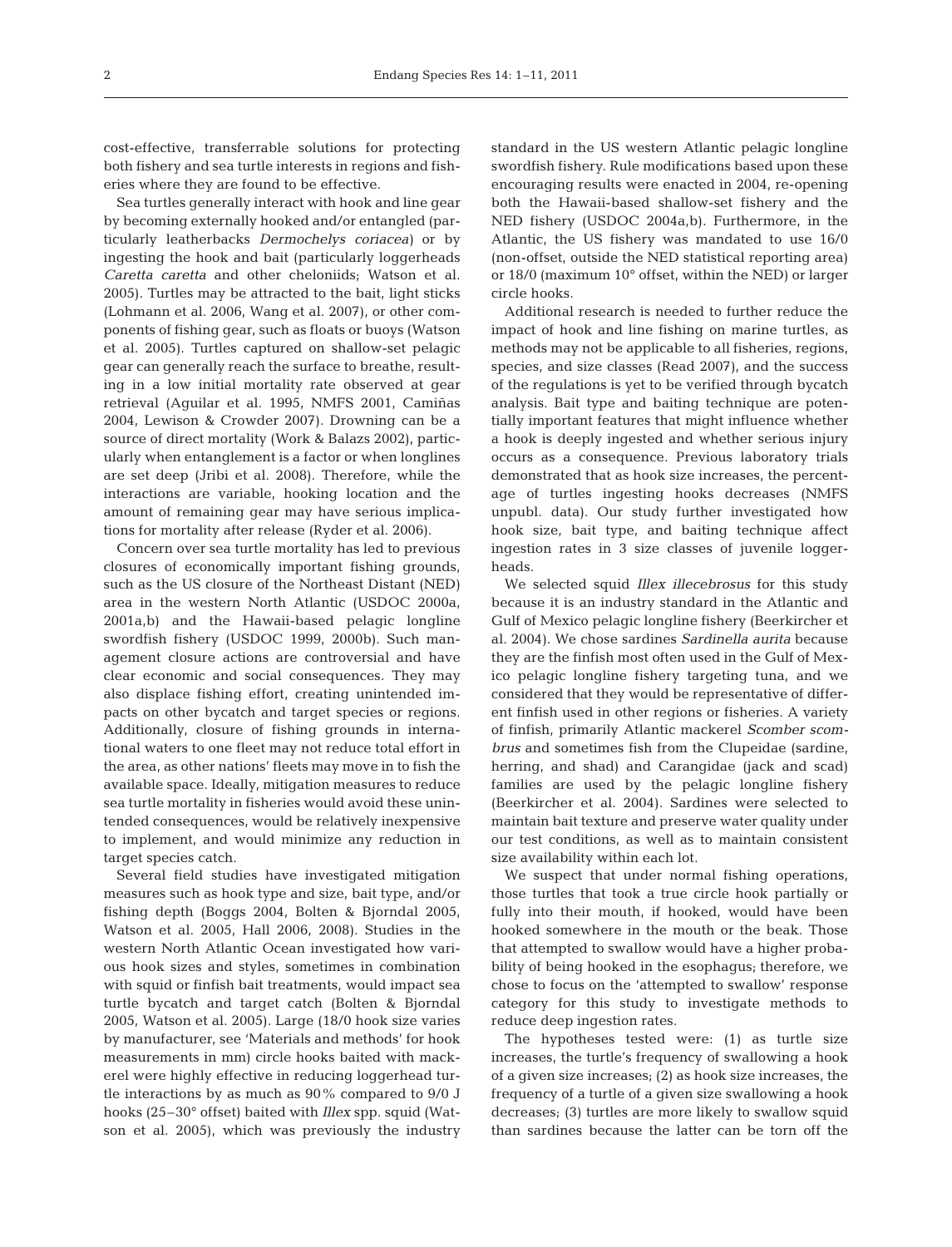hook more easily; (4) turtles are more likely to swallow hooks that are threaded than single-baited because the bait is less likely to strip away when threaded; and (5) changing baiting technique will lead to greater reductions in the frequency of deep ingestion rates with sardines than squid due to differences in bait texture.

We observed and videotaped turtle feeding behaviors. Our goal was to assess what hook and bait combinations have the greatest potential to reduce the severity of incidental sea turtle captures in pelagic longline gear.

## **MATERIALS AND METHODS**

Experimental protocols. This research was conducted at the NMFS Galveston, Texas, USA, laboratory in April 2004, October 2004, and May 2005. Subjects were captive-reared loggerheads collected as hatchlings on Florida beaches in 2001; 60 turtles were reared on a diet of floating pellet food for the first 2 yr and then on a fish diet (Higgins 2003), to a targeted mean size of 45 cm standard straight carapace length  $(SCL<sub>std</sub>)$ , measured from the anterior point at midline of the nuchal scute to the posterior tip of the supracaudals (Bolten 1999) (mean  $\pm$  SD = 45.3  $\pm$  1.37 cm, n = 60, range 42.3 to 48.3 cm). Thirty of the largest turtles were retained for subsequent trials when they reached 55 cm  $SCL_{std}$  (mean 56.0  $\pm$  1.71 cm, n = 30, range 53.3 to 59.8 cm), and 65 cm  $SCL_{std}$  (mean 63.9  $\pm$  2.10 cm, n = 30, range 60.9 to 69.9 cm). The 3 size groups were then labeled as 45, 55, and 65 cm size classes. These mean sizes encompass published size ranges (46 to 64 cm curved carapace length, CCL) for pelagic stage loggerheads in the western North Atlantic (Bjorndal et al.

2000, Snover 2002) and loggerhead turtles observed captured in the US pelagic longline fishery in the Atlantic and Gulf of Mexico (mean SCL<sub>std</sub>: 58.7  $\pm$  6.67 cm, n = 541, range 32.4 to 77.9 cm; NMFS unpubl. observer data). The hook sizes selected for the trials  $(14/0, 16/0, 18/0, \text{ and } 20/0 \text{ Mustad} \circledR)$ 39960D circle hooks, modified; Fig. 1) represent the range of those potentially used by the fleet. During the experiments, the turtles were exposed to all of the hook sizes except that the 20/0 hooks were not used in the first set of trials because they were too large for the 45 cm turtles to ingest. In each treatment, ~20 turtles were systematically selected from the pool of available animals, starting in assigned positions within the raceways on a rotating basis so that animals were used at varying times throughout each day. All turtles were transported back to Florida waters at the completion of the study in accordance with permit conditions.

To prevent injury, the barb of each hook was removed, the end was ground smooth with a rotary tool, and heat shrink tubing was secured to the end of the hook. After the hook was baited, the free end of the heat shrink tubing was affixed to the shank of the hook using 2 cable ties, which were trimmed even with the hook. Hooks were affixed to a short (~2.0 m) length of 400# test monofilament line using a single aluminum crimp. It is important to note that because of the modifications, these hooks can no longer be considered circle hooks. Hook width, but not hook style, was the relevant parameter tested in these trials.

In the first round of trials using the 45 cm size class of turtles, shrink wrap tubing color varied (white, blue, yellow, and black) at the beginning of the trial, but in subsequent trials we used only black shrink wrap. Subsequent analyses (videotapes and data) revealed no effect of shrink wrap color on feeding behavior.

Baits (whole short-finned squid *Illex illecebrosus*, whole Spanish sardines *Sardinella aurita)* were 'single-baited' or 'threaded' on the hooks. Single-baited squid was hooked once in the mantle at the midpoint between the fins; single-baited sardines were hooked through the eye. Threaded baits were hooked through the aforementioned locations, and then again distal to the initial point of entry at a distance determined by the hook width. Baits were weighed each day, and the average of 10 pieces was recorded to ensure size consistency throughout the trials.

The turtles were individually housed in rectangular fiberglass raceways subdivided into sections ~1.8 m



Fig. 1. *Caretta caretta*. Mustad® 39960D circle hooks (from left to right: 14/0, 35.7 mm minimum hook width; 16/0, 46.0 mm; 18/0, 51.3 mm; and 20/0, 62.1 mm) before modification. The 20/0 hook is marked with an arrow to indicate the minimum hook width, considered in this study the most relevant parameter in considering a turtle's physical potential to swallow the hook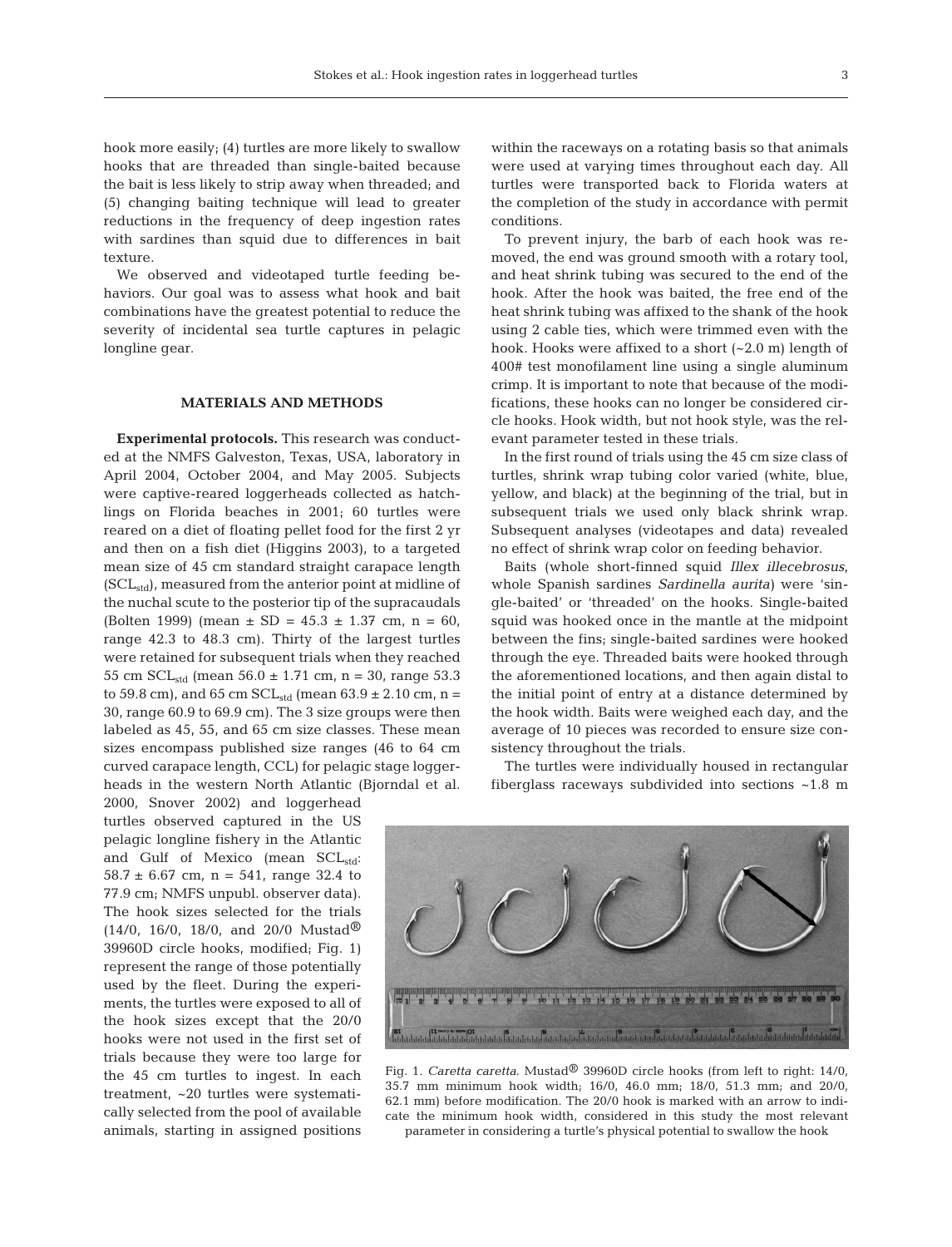wide by 2 m long and 1 m deep. The turtles were not fed for 3 d prior to testing, and they were not fed except during the trials for the duration of each testing period. They were not moved from their holding tanks to conduct trials. Individual trials were selected randomly each morning, and each turtle participated in 2 trials  $d^{-1}$ , once in the morning and once in the afternoon after at least a 4 h period of rest. Motivation to feed was uniformly high during the 2 trials, as none of the turtles were offered enough food to approach satiation.

During each feeding trial, a baited hook was suspended above the bottom of the tank. As soon as the turtle touched the bait, tension on the leader was released, allowing the turtle to feed (in some cases) off the bottom of the tank. The trial continued until the bait had been eaten or stripped from the hook. If the turtle showed no interest in the bait after ~2 min, the individual was excluded from that trial, and another turtle was used.

Each turtle's reaction to the baited hook was coded as 1 of 4 possible response categories: 'did not take hook into mouth' (DNT), when no part of hook entered the mouth; 'partially in mouth' (PIM), when part of hook was taken into the mouth; 'fully in mouth' (FIM), when the entire hook up to the eye was taken into the mouth; or 'attempt to swallow' (ATS), when the entire hook including the eye and the crimp entered the mouth. If a turtle attempted to swallow the bait, the baited hook was removed immediately to eliminate any risk of injury. Trials were videotaped underwater to record the behavioral details of the interaction and to confirm the response categories. After the trials, standard (straight carapace length standard and minimum, straight carapace width, head length and head width; Bolten 1999) and oral cavity measurements were taken for future comparisons quantifying relationships between turtle size, oral cavity volume, and hook ingestion potential.

**Statistical methods.** The data were first analyzed using 2 sets of logistic regression models (1 model using categorical variables and another using categorical and continuous variables) based upon binary (yes or no) responses for the ATS response category. Initially, all 2-factor interaction terms were included in the models, but were subsequently dropped because they were not significant. Thus, the final models only included main effect terms (turtle size class, hook size, bait type, and baiting technique). Because these 2 model types present useful results, one for direct comparisons between categories and the other for predicting odds across a range of measured parameters, we report the results from both model sets. The odds ratios and corresponding 95% confidence intervals were computed for these fitted models for comparing odds

for each category between different size classes, hook sizes, bait types, and baiting techniques.

Finally, a multinomial logistic regression model was used to estimate the probability of a turtle's response in all 4 response categories (DNT, PIM, FIM, ATS) to further investigate the data. Although we chose to focus on the ATS response category for this study in order to explore methods with which to reduce deep ingestion rates, we considered it important to evaluate the results from each response category. Because the assumption of proportional odds by cumulative categories (in terms of severity) was not satisfied, a cumulative logit model was not explored further, and the multinomial logistic regression model was used.

*Odds ratios***:** The 'odds ratio' is the ratio of odds of an event under one condition (e.g. a hook size or bait type or style) relative to the odds of the same event under a second condition (e.g. a different hook size or bait type or style). To calculate the odds ratio (e.g. comparing sardine versus squid bait), the odds of both events to be compared (e.g. the odds of a turtle attempting to swallow sardines and the odds of a turtle attempting to swallow squid) must be calculated first. The 'odds of an event' is the ratio of the probability of the event to the probability of the non-event, where the probability of the non-event is equal to  $1$  – probability of the event. For example, if the probability of ATS is 0.2, then the odds for ATS are  $(0.2/0.8) = 1:4$ , meaning 1 ATS for every 4 non-ATS over multiple runs. Once the odds of an event for each condition have been computed, the odds ratio comparing 2 conditions can be constructed, as in the following example:

where Sar is sardine and Sq is squid. An odds ratio of 1 implies the events are equally likely to occur under both conditions. Odds ratio (Sar vs. Sq) =  $\frac{\text{Probability of ATS}/\text{non-ATS event (Sar)}}{\text{Probability of ATS}/\text{non-ATS event (Sq)}}$ 

*Model with categorical variables***:** To investigate the effect of turtle size class  $(45, 55, 65 \text{ cm } SCL_{std})$ , hook size (14/0, 16/0, 18/0, 20/0), bait type (sardine, squid), and baiting technique (single, threaded) on the response variable (ATS), a logistic regression model with these terms was fitted for the response category. Other models, based upon the combined responses of all categories except DNT, and based upon all 2-factor interaction terms, were tested and then discarded because they were not informative. Based on the fitted models, significance of the model terms and odds ratios for pairwise comparisons was evaluated.

*Model with continuous and categorical variables***:** We constructed models using continuous morphometric dimensions in place of the categorical variables turtle size and hook size to enable the user theoretically to predict the odds of a serious injury based on a given turtle size or hook width within a given range. Only the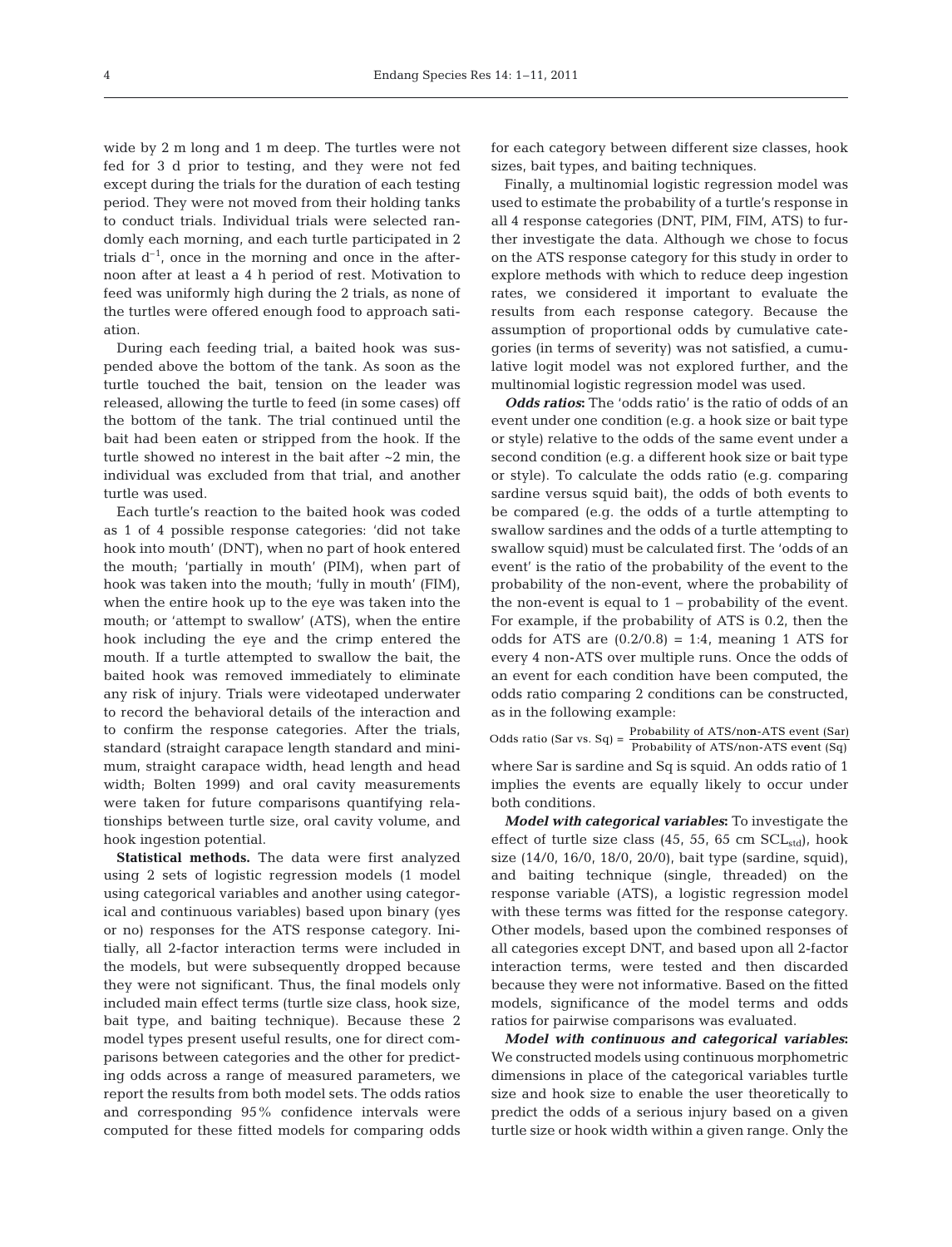ATS response category was considered in this model. We considered head width and  $SCL<sub>std</sub>$  in place of the categorical variable turtle size class, but these 2 continuous variables were highly correlated (n = 30,  $r^2$  = 0.98,  $p < 0.0001$ , implying need for only one.  $SCL<sub>std</sub>$  was chosen for the analysis, as it is the most commonly obtained measure in the field. It is important to note that these relationships only apply to loggerheads, as other cheloniids do not have comparable cranial allometry.

We chose the continuous variable minimum measured hook width (14/0, 35.7 mm; 16/0, 46.0 mm; 18/0, 51.3 mm; and 20/0; 62.1 mm) in place of the categorical variable nominal hook size as the dimension most relevant to swallowing potential.

**Multinomial logistic regression model.** The probability of turtle response falling into each of the 4 response categories (DNT, PIM, FIM, ATS) due to various combinations of turtle size class  $(45, 55, 65 \text{ cm } \text{SCL}_{std})$ , hook size (14/0, 16/0, 18/0, 20/0), bait type (sardine, squid), and baiting technique (single, threaded) was estimated through fitting of a multinomial logistic regression model with these categorical terms as independent variables.

## **RESULTS**

In the trials, the turtles often used their front flippers to manipulate the bait into a position where it could be eaten easily. They approached and ingested the squid and sardine baits differently. The turtles usually approached the squid from the anterior end at the tentacles, taking the entire squid in 1 or 2 bites, usually intact. They approached the sardines from the middle as often as from the tail end, and generally tore off pieces or stripped the entire sardine from the hook.

The analysis results reported for the categorical variable model and the continuous and categorical variable model focus on the ATS category; this category was the focus of our interest as it has the potential to be the most serious interaction of concern. Summary results providing the number of turtles coded in each response category from every trial are given in Tables S1–S3 in the supplement a[t www.int-res.com/](http://www.int-res.com/articles/suppl/n014p001_supp.pdf) [articles/suppl/n014p001\\_supp.pdf.](http://www.int-res.com/articles/suppl/n014p001_supp.pdf) Results from the multinomial logistic regression model are presented for all 4 response categories.

### **Categorical variable model**

All logistic regression model terms in the categorical variable model were significant for the ATS category, most with  $p < 0.0001$  (Table 1). The odds ratio estimate for turtle size indicates that with any combination of other factors (hook size, bait type, and baiting technique), the odds of the 65 cm turtles attempting to swallow were 20 times greater than for the 45 cm turtles, but only 1.5 times higher than for the 55 cm turtles. The odds of a 55 cm turtle attempting to swallow were 13 times higher than for the 45 cm turtles. The odds ratios for hook size indicate that the odds that the turtles would attempt to swallow smaller hooks were substantially higher than for larger hooks, with smaller differences for hooks of similar sizes (e.g. 16 versus 18 and 14 versus 16). At any combination of turtle size, bait type, and baiting technique, the odds of a turtle attempting to swallow a 14/0 hook were 97 times greater than for a 20/0 hook, 11 times greater than for an 18/0 hook, and 3 times greater than for a 16/0 hook. The odds of a turtle attempting to swallow a 16/0 hook were 32 times greater than for a 20/0 hook, and 3.6 times greater than for an 18/0 hook. The odds of a turtle attempting to swallow an 18/0 hook were 9 times greater than for a 20/0 hook. The odds of attempting to swallow squid were ~4 times greater than for sardines at any combination of turtle size, bait type, and baiting technique. The odds of attempting to swallow threaded baits were ~2.5 times greater than for single-baited hooks (Table 1).

#### **Continuous and categorical variable model**

In the model with continuous and categorical variables, all logistic regression model terms were signifi-

Table 1. *Caretta caretta.* Odds ratio estimates and associated 95% confidence intervals (CI) for the category 'attempt to swallow' from the logistic regression model  $(n = 882)$  with categorical terms of turtle size (45, 55, and 65 cm mean standard straight carapace length), hook size (14/0, 16/0, 18/0, and 20/0), bait type (sardine or squid), and baiting style (single or threaded). See Fig. 1 for hook sizes in mm.  $p < 0.05$  was considered statistically significant

| Odds<br>ratio | Lower<br>95 % CI | Upper<br>95 % CI | р        |
|---------------|------------------|------------------|----------|
| 0.049         | 0.027            | 0.087            | < 0.0001 |
| 0.639         | 0.426            | 0.958            | 0.0302   |
| 0.076         | 0.044            | 0.134            | < 0.0001 |
| 97.541        | 40.866           | 232.812          | < 0.0001 |
| 32.006        | 13.733           | 74.594           | < 0.0001 |
| 8.781         | 3.735            | 20.646           | < 0.0001 |
| 11.108        | 6.636            | 18.594           | < 0.0001 |
| 3.645         | 2.236            | 5.941            | < 0.0001 |
| 3.048         | 1.935            | 4.799            | < 0.0001 |
| 0.247         | 0.167            | 0.365            | < 0.0001 |
| 0.399         | 0.274            | 0.582            | < 0.0001 |
|               |                  |                  |          |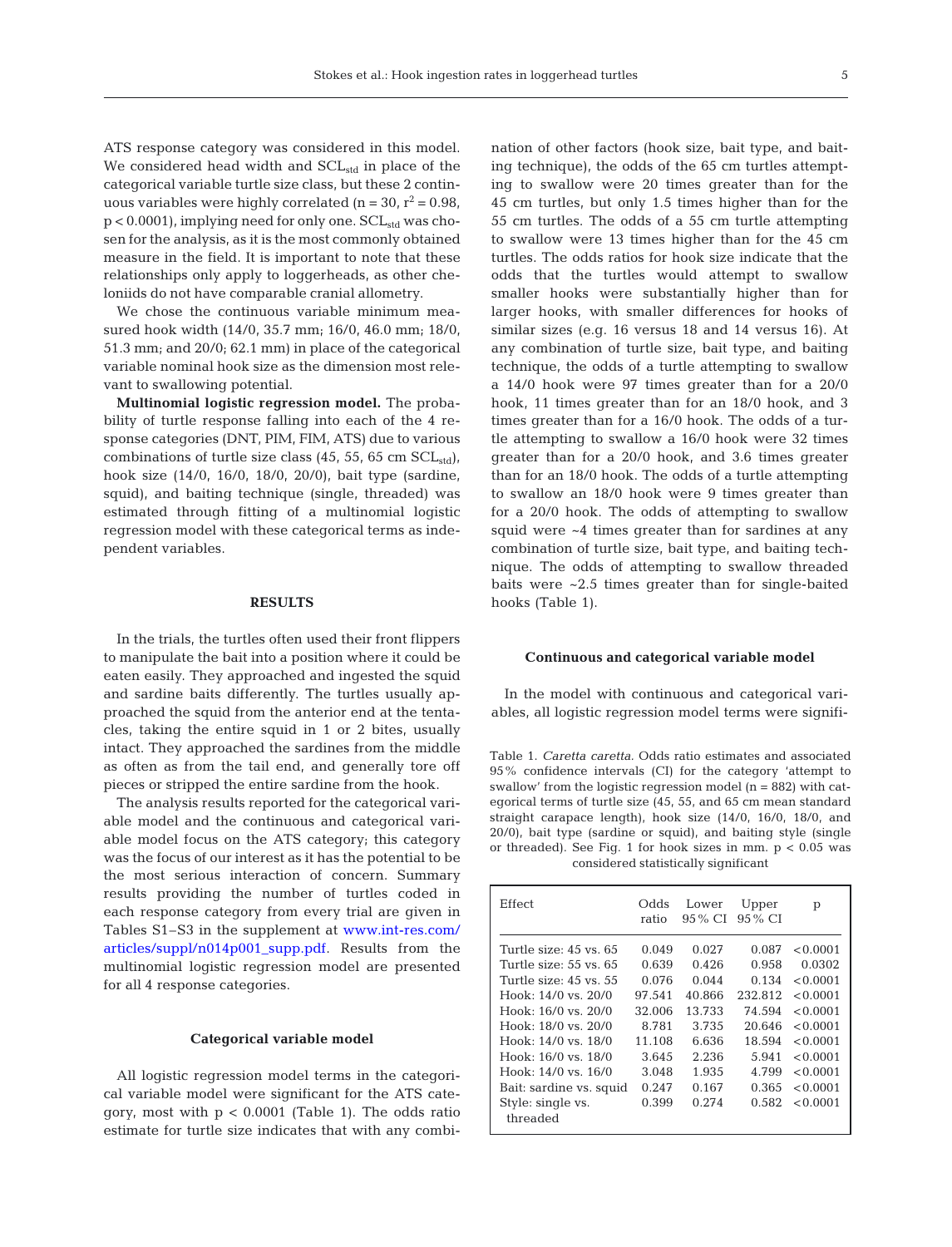cant, each with p < 0.0001 (Table 2). The odds of turtles attempting to swallow squid were ~4 times greater than for sardines. The odds of turtles attempting to swallow threaded baits were ~2.4 times greater than for single baited hooks. Note that these results are fairly consistent for both the models.

Based on the fitted models, the odds ratio due to an increase of *k* units in the continuous variables (turtle size in cm  $SCL_{std}$  and minimum hook width in mm) can be computed. The odds ratios for an increase of *k* cm in  $SCL<sub>std</sub>$  is given by  $(1.161)^k$ , where *k* represents an increase in SCL<sub>std</sub> in cm (Fig. 2). The odds ratio increased with increasing  $SCL_{std}$ , as expected. The odds ratios for the increase of *k* mm in hook size (minimum hook width) is given by  $(0.853)^k$ , where *k* represents an increase in hook size in mm (Fig. 3). The odds ratio decreased with increasing hook size, as expected.

Table 2. *Caretta caretta.* Odds ratio estimates and associated 95% confidence intervals (CI) for the category 'attempt to swallow' from the logistic regression model (n = 882) with continuous terms of turtle size (standard straight carapace length in cm,  $SCL_{std}$  ) and hook size (14/0, 16/0, 18/0 and 20/0), and categorical terms of bait type (sardine or squid) and baiting style (single or threaded). See Fig. 1 for hook sizes in mm.  $p < 0.05$  was considered to be statistically significant

| Effect                                                                                              | Odds<br>ratio                    | Lower<br>95 % CI                 | Upper<br>95 % CI                 | р                                            |
|-----------------------------------------------------------------------------------------------------|----------------------------------|----------------------------------|----------------------------------|----------------------------------------------|
| $SCL_{std}$<br>Hook size<br>Bait type<br>(sardine vs. squid)<br>Bait style<br>(single vs. threaded) | 1.161<br>0.853<br>0.257<br>0.423 | 1.129<br>0.832<br>0.175<br>0.293 | 1.194<br>0.874<br>0.376<br>0.612 | < 0.0001<br>< 0.0001<br>< 0.0001<br>< 0.0001 |



Fig. 2. *Caretta caretta.* Odds ratio estimates from the model with the continuous variable predicting that odds ratios for attempting to swallow (ATS) increase as turtle size (mean standard straight carapace length, SCL<sub>std</sub>) increases. The odds ratios for the ATS category for an increase of *k* cm in SCL<sub>std</sub> is given by  $(1.161)^k$ 



Fig. 3. *Caretta caretta.* Odds ratio estimates from the model with the continuous variable predicting that odds ratios for attempting to swallow (ATS) decrease as hook width increases. The odds ratios for the ATS category for an increase of *k* mm in hook size (minimum hook width) is given by (0.853)*<sup>k</sup>*

#### **Multinomial logistic regression model**

The predicted probability for each response category (DNT, PIM, FIM, and ATS) for each size class from the multinomial logistic regression model  $(n = 882)$  with terms of turtle size  $(SCL_{std})$ , hook size, bait type (sardine or squid), and baiting style (single or threaded) are given in Tables S4–S6 in the supplement at [www.int-res.com/articles/suppl/n014p001\\_supp.pdf.](http://www.int-res.com/articles/suppl/n014p001_supp.pdf) The overall model fit and each of the model terms were highly significant (each with  $p < 0.0001$ ).

The probability of a turtle not taking the hook into the mouth (DNT) decreased with increasing turtle size (Fig. 4). The probability of a turtle taking the hook partially into the mouth (PIM) increased as hook size increased for the 55 and 65 cm size classes (Fig. 5). There was a low probability of 55 and 65 cm turtles taking the hook fully into the mouth (FIM, Fig. 6). The probability of turtles attempting to swallow hooks (ATS) decreased with increasing hook size, as expected (Fig. 7). The predicted probability of a turtle attempting to swallow squid was greater than with sardines and greater with threaded baits than single baits within each hook size (Fig. 7). The results from the 55 and 65 cm size classes were similar for all response categories.

#### **DISCUSSION**

The most effective mitigation measures to reduce mortality in pelagic longline fisheries likely will vary across species, populations, geographical regions, and fisheries. However, the research presented here can serve as a basis for establishing inexpensive and logistically feasible mitigation measures to reduce sea turtle mortality. We do not propose that these trials mimic ac-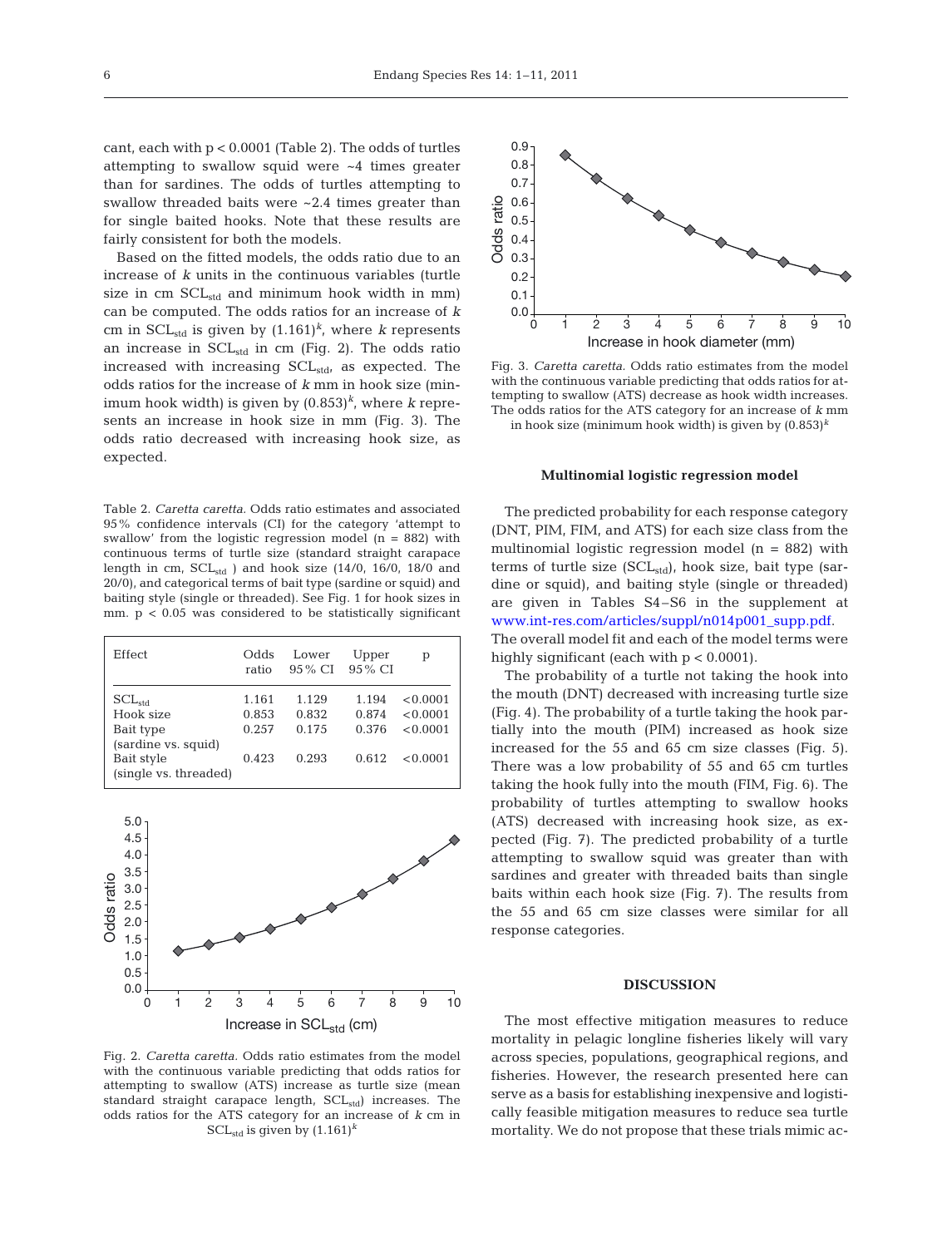

Fig. 4. *Caretta caretta.* Probability of 45, 55, and 65 cm (mean standard straight carapace length,  $\mathrm{SCL}_{\mathrm{std}}$  size class turtles that 'did not take' (DNT) 14/0, 16/0, 18/0, and 20/0 (see Fig. 1 for mm equivalents) hooks baited (threaded and single baiting technique) with squid (SQ) or sardines (SAR). The 20/0 hooks were not tested with the 45 cm size class

tual fishing conditions, but rather that they incorporate a consistent method for studying the feeding process dynamics under controlled circumstances. Target species retention is another important factor to consider, but this is beyond the scope of the present study.

Persistence during foraging may increase the probability that a turtle will be incidentally hooked on hook and line gear. Few observations are available for wild foraging loggerheads, but it appears that they feed in an opportunistic and deliberate manner. Loggerheads in neritic environments have been observed persistently mining for bivalves in the sand for up to 30 min (Schofield et al. 2006). In pelagic environments, log-



Fig. 5. *Caretta caretta.* Probability of 45, 55, and 65 cm (mean standard straight carapace length, SCL<sub>std</sub>) size class turtles in response category 'partially in mouth' (PIM) with 14/0, 16/0, 18/0, and 20/0 (see Fig. 1 for mm equivalents) hooks baited (threaded and single baiting technique) with squid (SQ) or sardines (SAR). The 20/0 hooks were not tested with the 45 cm size class

gerheads have a shallow dive distribution, associating with convergence zones (Polovina et al. 2004) and feeding opportunistically on floating organisms, such as coelenterates, and organisms riding on floating objects in the Pacific (Parker et al. 2005) and the Atlantic (Van Nierop & den Hartog 1984).

How these controlled laboratory trials relate to wild feeding behavior of loggerhead turtles during an incidental capture is unknown, but the mechanics of bait texture and shielding effects likely are similar. We did not observe any relationship between hook size and bait retention, as the bait was not stripped more easily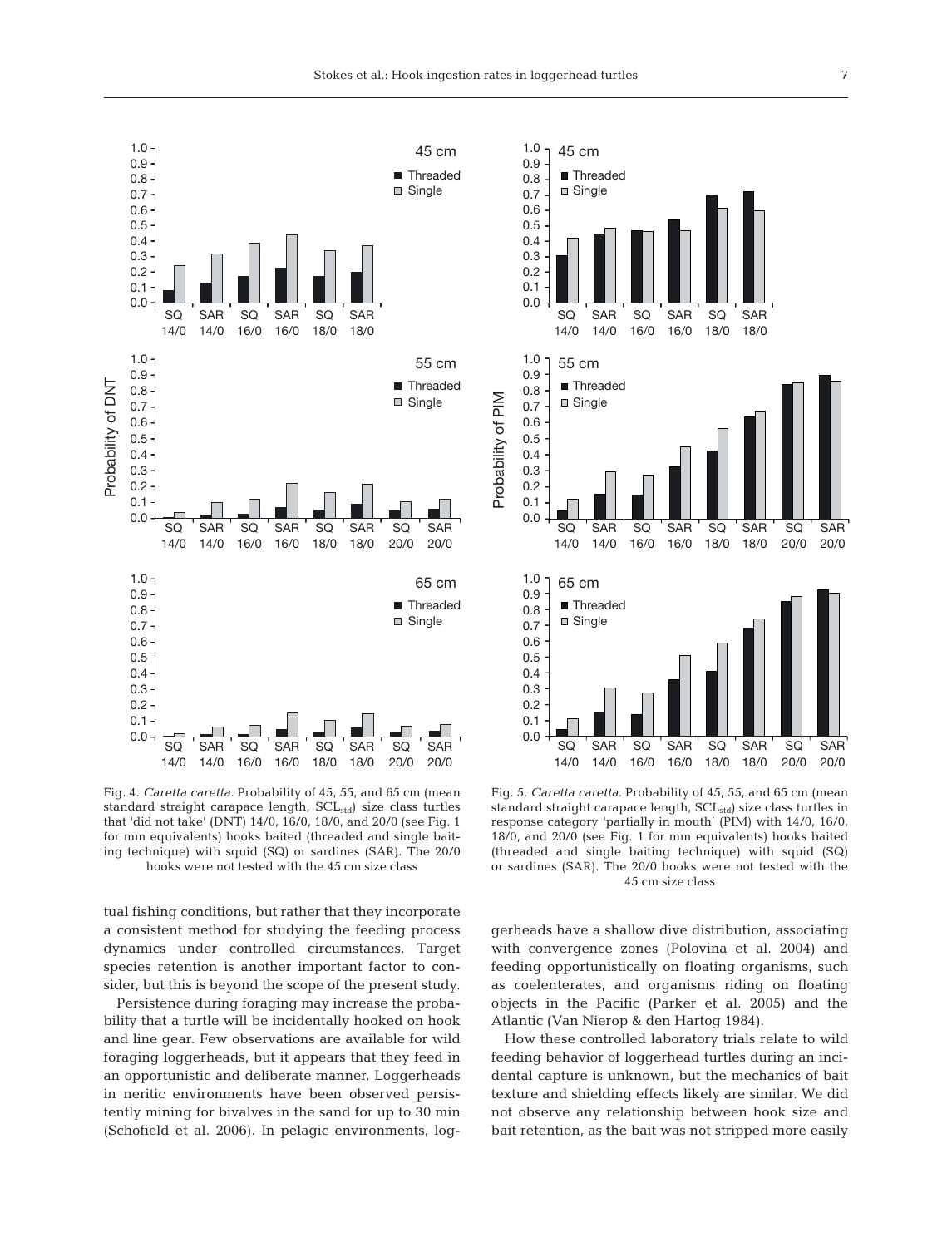

Fig. 6. *Caretta caretta.* Probability of 45, 55, and 65 cm (mean standard straight carapace length, SCL<sub>std</sub>) size class turtles in response category 'fully in mouth' (FIM) with 14/0, 16/0, 18/0, and 20/0 (see Fig. 1 for mm equivalents) hooks baited (threaded and single baiting technique) with squid (SQ) or sardines (SAR). The 20/0 hooks were not tested with the 45 cm size class

from either larger or smaller hooks. The size of the turtle also did not seem to be a factor in the turtles' ability to remove bait from the hook; each size class seemed equally persistent and able to tear bait from the hooks. A turtle's odds of ingesting hooks may be influenced by differences in bait texture, hook shielding effects, and behavioral differences in how individual turtles respond to different hook/bait combinations. The results from the 55 and 65 cm size classes were similar for all response categories, suggesting that loggerheads ≥55 cm SCL may have similar potential to ingest hooks in this size range (14/0 to 20/0).



Fig. 7. *Caretta caretta.* Probability of 45, 55, and 65 cm (mean standard straight carapace length,  $(SCL<sub>std</sub>)$  size class turtles that 'attempted to swallow' (ATS) 14/0, 16/0, 18/0, and 20/0 (see Fig. 1 for mm equivalents) hooks baited (threaded and single baiting technique) with squid (SQ) or sardines (SAR). The 20/0 hooks were not tested with the 45 cm size class

As discussed in the 'Results', the turtles approached and fed upon the bait types differently. In the case of sardines it was easier for the turtles to tear pieces off or to strip the fish from the hook entirely. The texture of the squid made it more difficult to tear than the fish, and they tended to ingest the squid whole. The squid often shielded the hook until the turtle had already ingested it. Turtles might have been better able to see or feel the hook when it was baited with sardines, and they sometimes actively avoided the hooks when they touched the metal. We believe that other types of whole finfish likely would yield similar results. Threaded baits, particularly sardines, appeared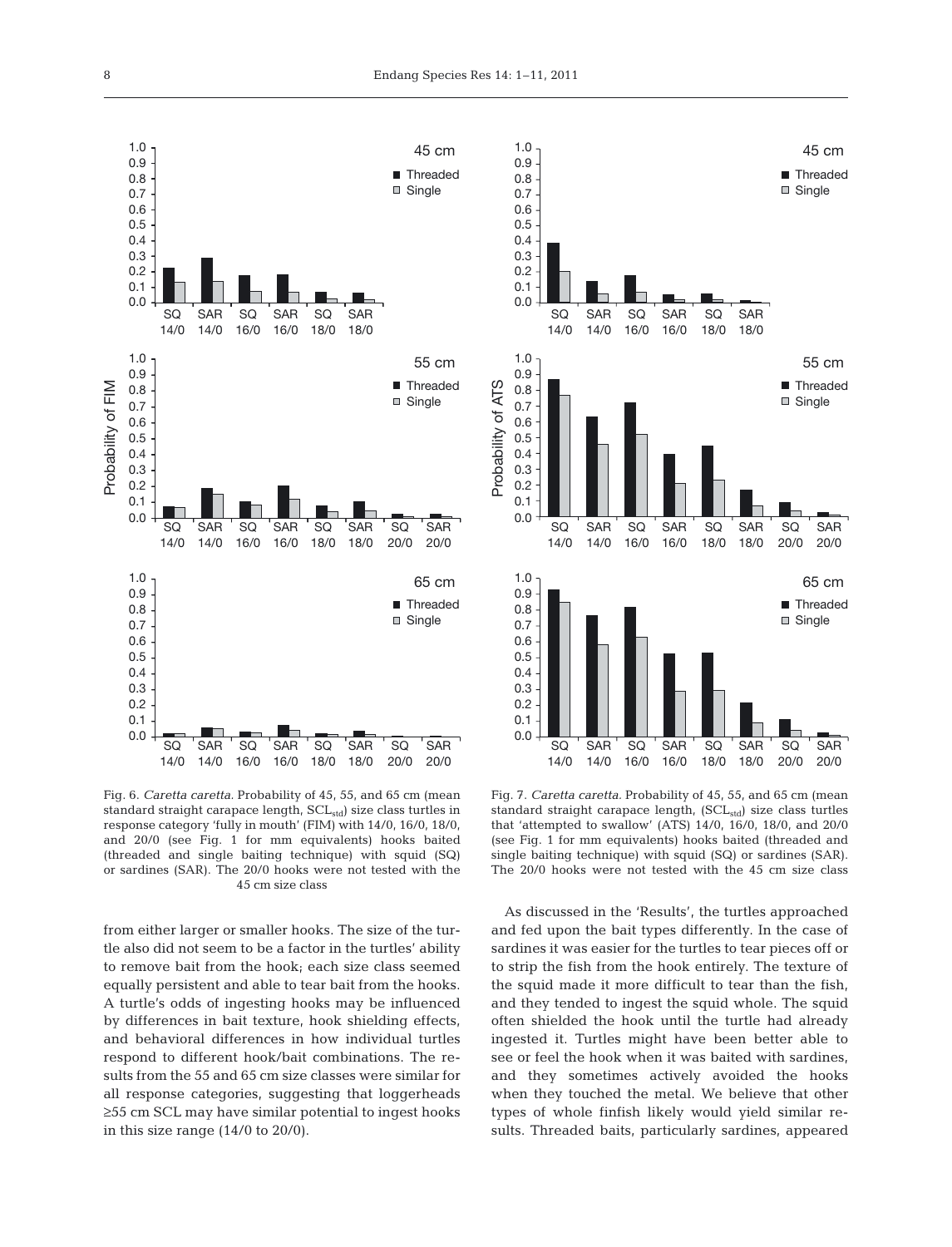slightly more difficult to strip from the hook because the bait was fastened more securely to the hook, although there was not a significant interaction between bait type and baiting technique. Fishers choose their baiting technique based on a variety of factors, including the importance of bait retention versus speed of baiting the hooks, hook offset, and past results. Factors such as target species retention, bait condition, and time can all play a role in these decisions. Although baiting technique could be regulated, enforcement might be difficult or controversial.

Hook size, bait type, and feeding behavior may affect the location where the turtles are hooked, which could have implications for turtle survival during actual fishery interactions. However, because the hooks in this study were modified and not actually swallowed during the trials, the significance of an ATS response must be interpreted with caution when assessing actual injury risk during normal fishing operations. Studies with fish (Prince et al. 2002, Skomal et al. 2002) and sea turtles (Watson et al. 2005) have shown that circle hooks are more likely to hook animals in the jaw than in the esophagus when compared with 'J' style hooks, potentially causing less injury and facilitating easier gear removal. Therefore, hooking locations and mortality rates may differ among different hook types. Furthermore, due to the circle hook design, the barb of a circle hook may not embed even when the hook is swallowed, potentially improving the chance that a hook will pass through the gut or be removed with minimal injury to the turtle.

Turtles that showed the ATS response likely would have swallowed the baited hooks if allowed, and hooking location and degree of gear removal may affect post-hooking mortality risk (Ryder et al. 2006). Necropsies conducted on longline-captured loggerheads demonstrated that ingested hooks can cause death as a result of traumatic perforation to the heart, blood vessels, or gastrointestinal tract, or ulcerative and fibrinous esophagitis (Orós et al. 2005, Valente et al. 2007, Casale et al. 2008). In many cases, ingested hooks kill turtles within a short time period, but in other cases, the hooks lead to secondary infections and impaired digestive functions that result in a later second mortality peak (Chaloupka et al. 2004, Casale et al. 2008). Dead stranded turtles have a higher proportion of deeply ingested hooks than hooks in the upper esophagus; similarly, live turtles found stranded are more likely to die if they are injured by deeply ingested hooks (Aguilar et al. 1995, Casale et al. 2008). Results from satellite telemetry research are generally consistent with the hypothesis that deeply hooked turtles are more likely to die than are lightly hooked or control turtles, particularly within 90 d of release (Chaloupka et al. 2004). Furthermore, research indicates that when all gear is removed from lightly hooked turtles, there is no detectable increase in mortality compared to controls (Swimmer et al. 2006, Sasso & Epperly 2007); research has not been conducted on mortality of lightly hooked turtles released with gear remaining.

Line removal may be more difficult when hooks are deeply ingested than when they are present in the mouth or beak. Even short lengths of line (34 cm, Bjorndal et al. 1994; 52 cm, Casale et al. 2008) ingested can be lethal as a result of gut strangulation. These effects occur when peristaltic movement displaces the line and produces folding or intussusception from the point where the hook is embedded, disabling digestive functions and ultimately causing starvation (Orós et al. 2005, Valente et al. 2007, Casale et al. 2008).

Thus, it is important to maximize gear removal by using careful release tools and techniques (see NMFS SEFSC 2008) to minimize injury, but these efforts alone cannot eliminate fishery-induced mortality. Hooks that have been deeply ingested, where the insertion point of the barb is not visible, cannot be safely removed without potentially causing further injury (NMFS SEFSC 2008). In these instances, it is likely that the line will be cut, with several cm or more of line remaining. Given what we know about the effects of such injuries, the development of new measures to prevent deep ingestion of hooks and line, and to reduce overall capture rates, should be a priority.

Our results indicate that for 3 size classes of loggerheads, using a larger hook may reduce the chance of swallowing the hook. However, this may not be a tenable solution in fisheries where using larger hooks would result in an economically significant reduction in target catch. Larger hooks also might be ineffective at preventing the capture of larger size classes of loggerhead turtles, considered to be of the highest reproductive importance to the population (Crouse et al. 1987, Heppell 1998, Wallace et al. 2008), or leatherbacks, which might be at greater risk of foul-hooking with larger hooks. Thus, bait type and possibly baiting technique, alone or in combination with larger hooks, may also be important factors in minimizing serious injury.

## **CONCLUSIONS**

Successful bycatch solutions will require a fisheryspecific approach, in which regional differences among target catch, fishing gear and techniques, and sea turtle size class and species composition are considered before devising the most effective solutions. In conjunction with reducing the overall incidental capture rates of sea turtles in fishery interactions, using solutions such as reducing temporal and spatial over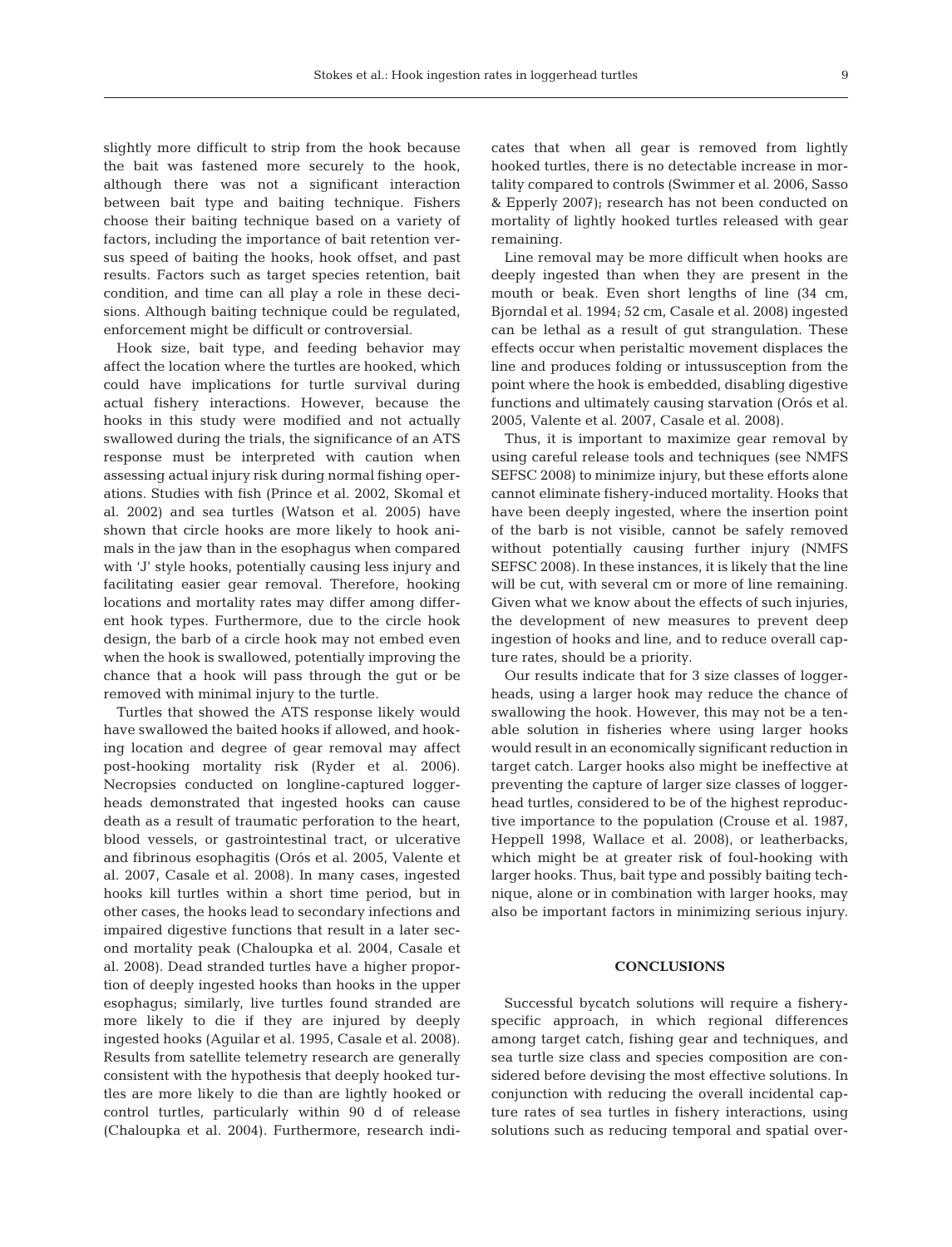lap or changing hook type from J to circle (Watson et al. 2005, Gilman et al. 2006, Read 2007) may reduce incidental mortality. Affecting hooking location and maximizing gear removal potential may reduce the severity of the interactions.

The results presented here further clarify the effect of hook size and bait type on ingestion rates for loggerhead sea turtles. These trials suggest that the ingestion rate of hooks is a function of hook size relative to the size class of turtles, bait type, and to a lesser extent, baiting technique. They clearly demonstrate the advantage of larger hook size on reducing deep ingestion rates. Whole sardines greatly decreased the incidence of potential swallowing when compared with whole squid. Larger hooks baited with whole finfish may pose less risk for serious injury or mortality from deep ingestion than smaller hooks baited with squid.

*Acknowledgements*. We gratefully acknowledge the assistance of L. Belskis, M. Burgos, C. Bustinza, D. Foster, J. Gearhart, S. Kethan, M. Rodriguez, L. Saxon, and W. Teas. We thank J. Bohnsack, A. Chester, M. Salmon, and the anonymous reviewers for providing helpful comments. The turtles were collected as hatchlings under the authority of Florida Fish and Wildlife Conservation Commission (FFWCC) Marine Turtle Permit no. 015, held under the authority of the United States Fish and Wildlife Service (USFWS) Permit no. TE676379-4, and tested under the authority of FFWCC Marine Turtle Permit no. 030. All work was done in compliance with institutional, national, and international guidelines concerning the use of animals in research, including threatened and/or endangered species, as well as all handling requirements under these permits.

#### LITERATURE CITED

- Aguilar R, Mas J, Pastor X (1995) Impact of Spanish swordfish longline fisheries on the loggerhead sea turtle *Caretta caretta* in the western Mediterranean. In: Richardson JI, Richardson TH (compilers) Proc 12th Annu Workshop Sea Turtle Biol Conserv. National Oceanic and Atmospheric p 1–6
- Beerkircher LR, Brown CJ, Abercrombie DL, Lee DW (2004) SEFSC pelagic observer program data summary for 1992– 2002. NOAA Tech Memo NMFS-SEFSC-522, p 11–12
- ▶ Bjorndal KA, Bolten AB, Lagueux CJ (1994) Ingestion of marine debris by juvenile sea turtles in coastal Florida habitats. Mar Pollut Bull 28:154–158
- ► Bjorndal KA, Bolten AB, Martins HR (2000) Somatic growth model of juvenile loggerhead sea turtles *Caretta caretta*: duration of pelagic stage. Mar Ecol Prog Ser 202: 265–272
	- Boggs CH (2004) Hawaii fishing experiments to reduce pelagic longline bycatch of sea turtles. In: Long KJ, Schroeder BA (eds) Proc Int Technical Expert Workshop on Marine Turtle Bycatch in Longline Fisheries. NOAA Tech Memo NMFS-OPR-26, p 121–138
	- Bolten AB (1999) Techniques for measuring sea turtles. In: Eckert KL, Bjorndal KA, Abreu-Grobois FA, Donnelly M (eds) Research and management techniques for the con-

servation of sea turtles. IUCN/SSC Marine Turtle Specialist Group, Publication No. 4, Consolidated Graphic Communications, Blanchard, PA, p 110–114

- Bolten AB, Bjorndal KA (2005) Experiment to evaluate gear modification on rates of sea turtle bycatch in the swordfish longline fishery in the Azores — Phase 4. Final report to NMFS SEFSC. NOAA award number NA03NMF4540204, Miami, FL, p 1–21
- Camiñas JA (1997) Capturas accidentales de tortuga boba *Caretta caretta* (Linnaeus, 1758) en el Mediterráneo occidental en la pesquería de palangre de superficie de pez espada (*Xiphias gladius* L.). Coll Vol Sci Pap ICCAT 4: 446–455
- Camiñas JA (2004) Sea turtles of the Mediterranean Sea: population dynamics, sources of mortality and relative importance of fisheries impacts. Expert consultation on interactions between sea turtles and fisheries within an ecosystem context. Food and Agriculture Organization Fish Rep 738 (Suppl). FAO, Rome, p 27–84
- ► Casale P, Freggi D, Rocco M (2008) Mortality induced by drifting longline hooks and branchlines in loggerhead sea turtles, estimated through observation in captivity. Aquat Conserv 18:945–954
- Chaloupka M, Parker D, Balazs G (2004) Modeling post-➤ release mortality of loggerhead sea turtles exposed to the Hawaii-based pelagic longline fishery. Mar Ecol Prog Ser 280:285–293
- ► Crouse DT, Crowder LG, Caswell H (1987) A stage-based population model for loggerhead sea turtles and implications for conservation. Ecology 68:1412–1423
	- Gilman E, Zollett E, Beverly S, Nakano H and others (2006) Reducing sea turtle by-catch in pelagic longline fisheries. Fish Fish 7:1–22
	- Hall M (2006) Description of sea turtle bycatch mitigation program for the coastal longline fleets and preliminary results of circle hook experiments. Working Group on Stock Assessment 7th Meeting, Southwest Fisheries Science Center, La Jolla, CA, 15–19 May 2006. Inter-American Tropical Tuna Commission Document SAR-7-08
	- Hall M, Mituhasi T, Vogel N, Lennert-Cody C, Mug M (2008) Bycatch reduction in the artisanal longline fleets of the eastern Pacific 2004–2008. Inter-American Tropical Tuna Commission, La Jolla, CA, p 20–47
- ► Hamann M, Godfrey MH, Seminoff JA, Arthur K and others (2010) Global research priorities for sea turtles: informing management and conservation in the 21st century. Endang Species Res 11:245–269
- Administration (NOAA) Tech Memo NMFS-SEFSC-361,  $\rightarrow$  Heppell SS (1998) An application of life history theory and population model analysis to turtle conservation. Copeia 1998:367–375
	- Higgins B (2003) Sea turtle husbandry. In: Lutz PL, Musick JA, Wyneken J (eds) The biology of sea turtles, Vol II. CRC Press, Boca Raton, FL, p 411–440
	- Hillestad HO, Richardson JI, McVea C, Watson JM (1995) Worldwide incidental capture of sea turtles. In: Bjorndal KA (ed) Biology and conservation of sea turtles, revised edn. Smithsonian Institution Press, Washington, DC, p 489–495
	- IUCN (International Union for Conservation of Nature) (2009) IUCN Red List of Threatened Species, Version 2009.1. Available at www.iucnredlist.org
	- Jribi I, Echwikhi K, Bradai MN, Bouain A (2008) Incidental ➤ capture of sea turtles by longlines in the Gulf of Gabés (south Tunisia): a comparative study between bottom and surface longlines. Sci Mar 72:337–342
	- ► Lewison RL, Crowder LB (2007) Putting longline bycatch of sea turtles into perspective. Conserv Biol 21:79–86